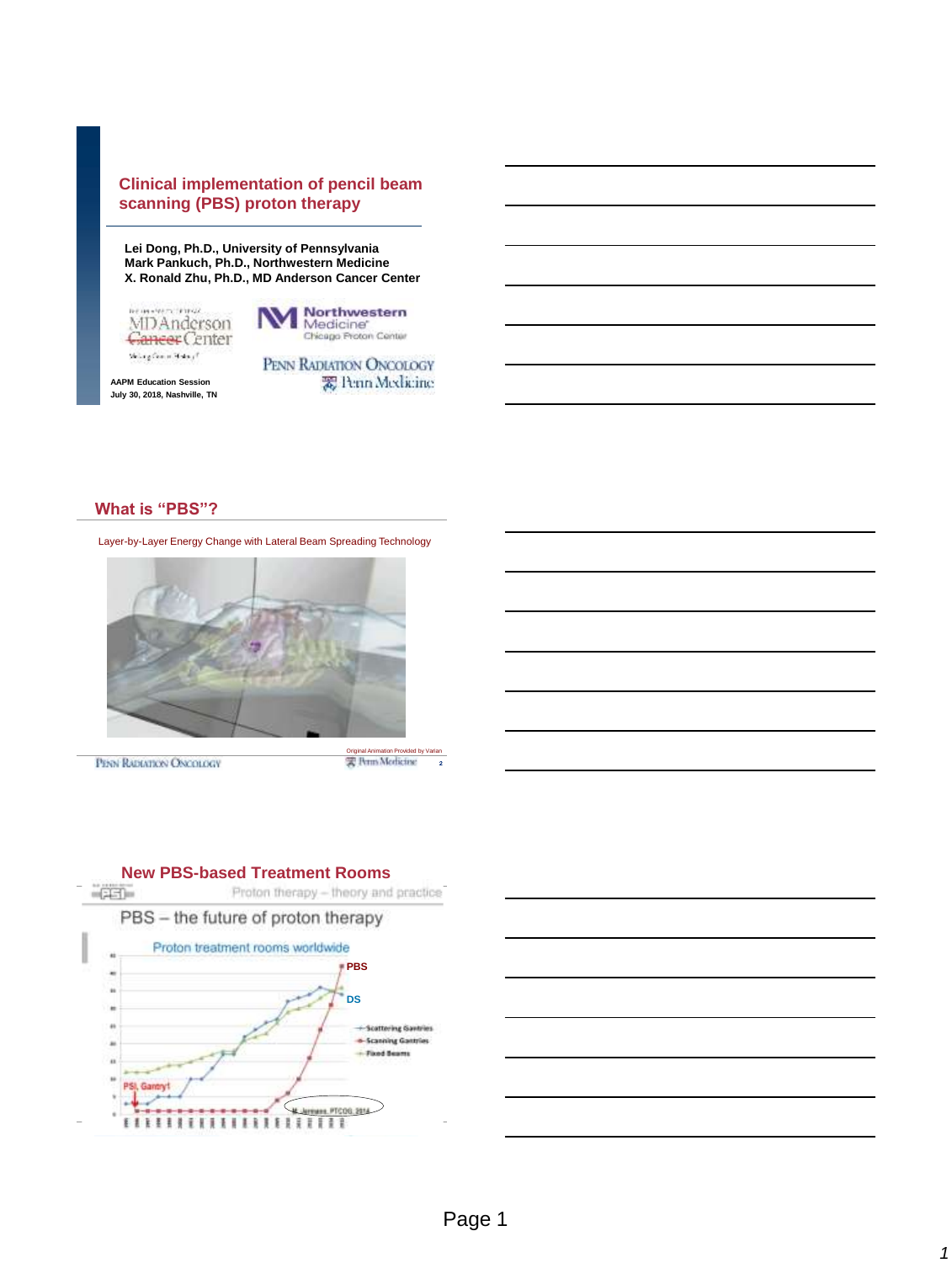# **Learning Objects**

- **Learn about essential steps for preparing and commissioning a PBS system (Dr. Dong)**
- **Understanding IMPT and delivery uncertainties (Dr. Pankuch)**
- **Understand dose calculation algorithms and their current limitations (Dr. Zhu)**
- **Staffing and Operation Issues (Panel discussion)**

| Disclosure: Lei Dong: Speaker Agreement with Varian Medical Systems;<br>Ron Zhu: None: Mark Pankuch: None |                 |  |
|-----------------------------------------------------------------------------------------------------------|-----------------|--|
| <b>PENN RADIATION ONCOLOGY</b>                                                                            | 实 Perm Modicine |  |



#### **Scope and Goals**

- **To learn about common tasks for commissioning a PBS based treatment room**
- **To discuss dose calibration in PBS implementation**
- **To discuss implementation strategies for machine QA and patient specific QA**

6

雲 Perm Medicine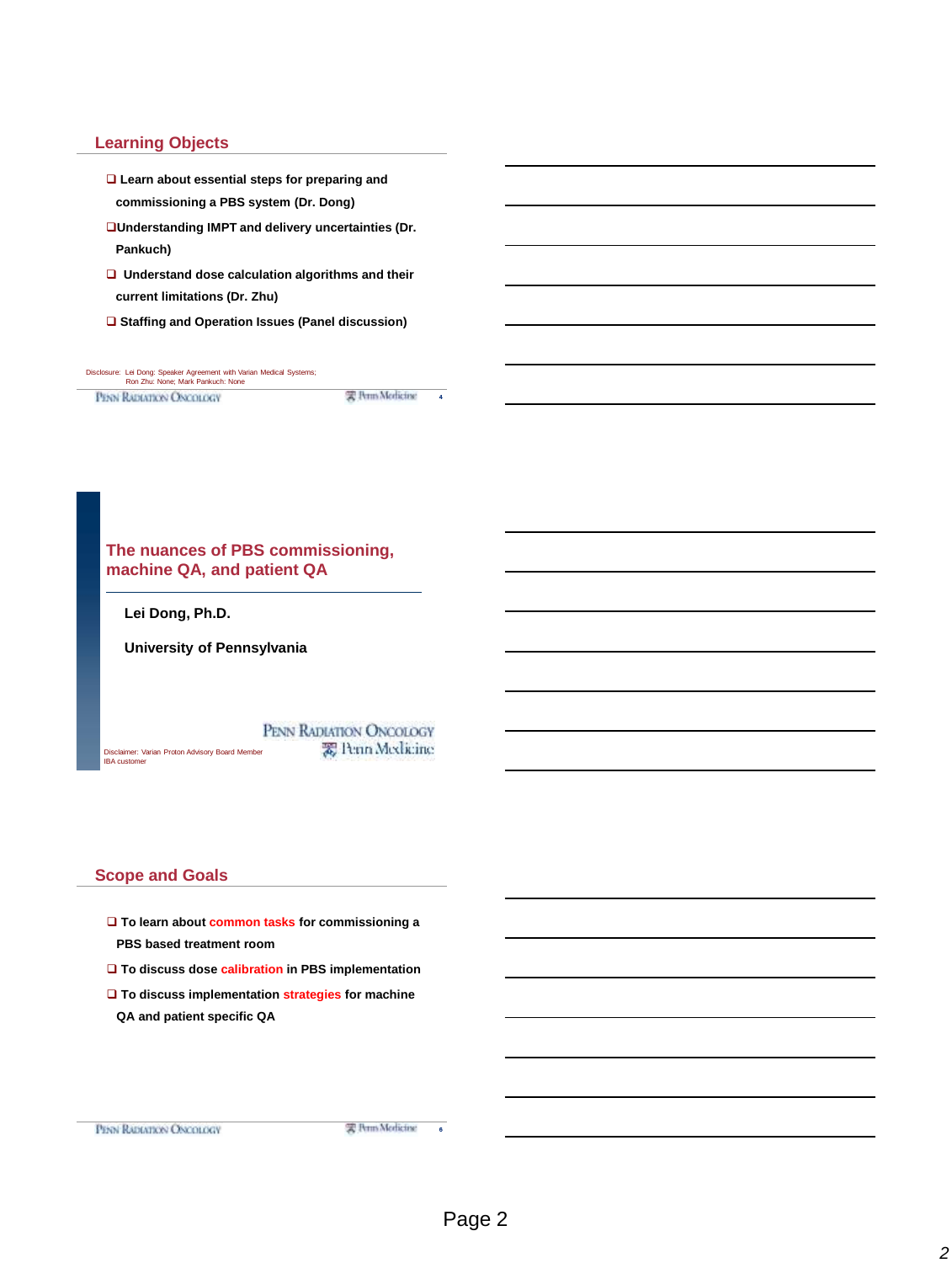# **General Definition of Clinical Commissioning**

– **Preparation to treat the first patient** • **Workflow** –**Procedures, treatment protocol development, documentation** • **Equipment purchase & commissioning** • **Vendor selections (immobilization to chamber selection)** • **TPS commissioning** • **Quality assurance procedures** • **Training** PERN RADIATION ONCOLOGY 实 Perm Modicine  $\overline{7}$ 

# **Two-Face (Phase) Process**

# **Prior to room handover (90%)**

- Any preparation that does not need beam time
- Negotiate beam time for commissioning
- **After room handover (10%)**
	- Beam calibration
	- External peer review
	- Beam data acquisition
	- TPS validation measurements
	- End-to-end tests
	- QA setup
	- User training

PENN RADIATION ONCOLOGY

雲 Perm Modicine 8

# **Commissioning a CT Scanner**

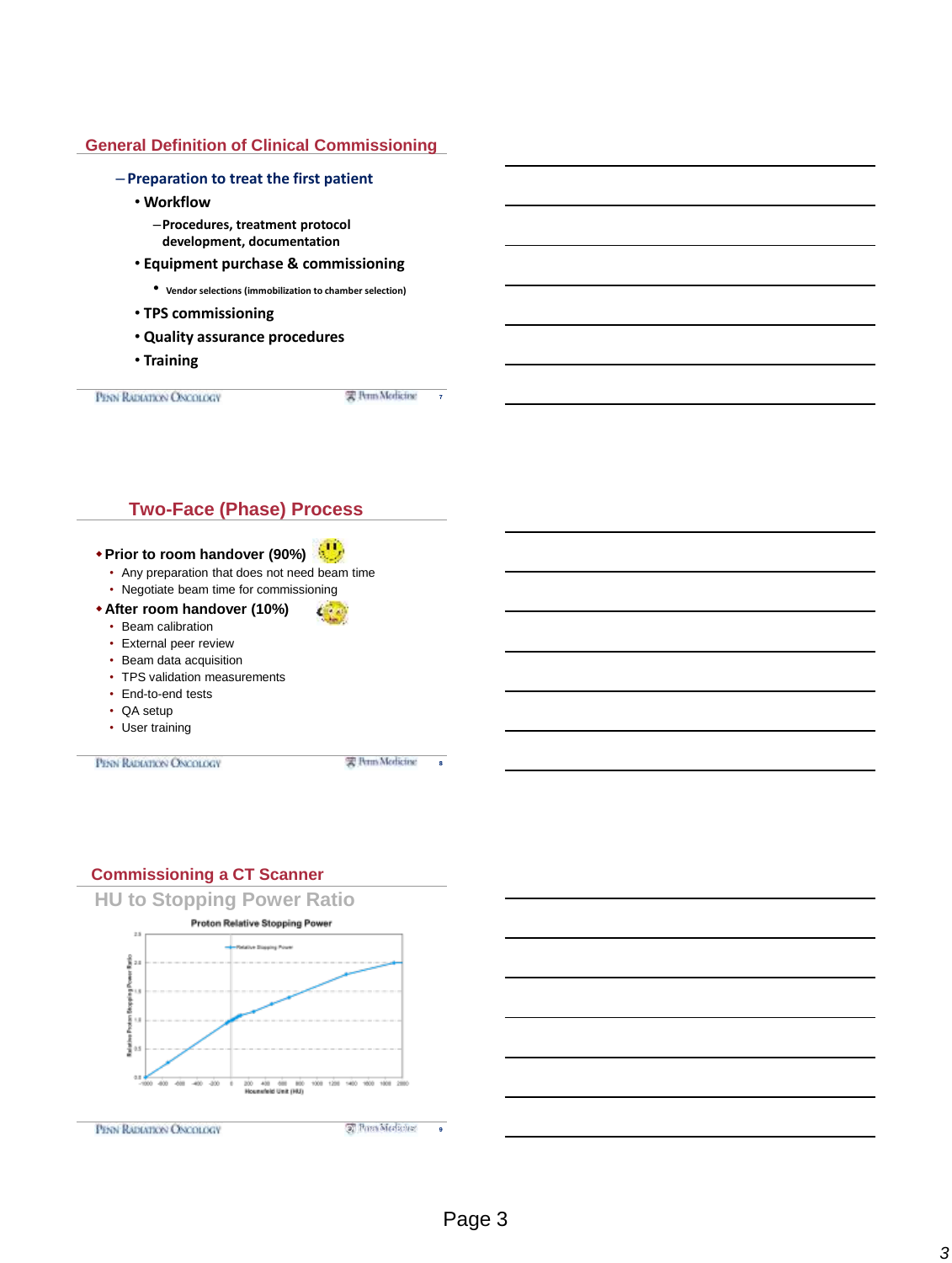# **Phantom Composition is Different from Human Tissue!**



# Stoichiometric Calibration Method

#### $\checkmark$  Parametric based CT calibration:

- CT#: fitting specific parameters from **tissue substitutes** with known chemical composition and electron density.
- SPR: calculated based on the Bethe-Bloch equation
- Extrapolation with **Human tissue**  compositions information
	- **Based on the population average values from** ICRP 23, ICRU 44, etc.

Schneider, U., E. Pedroni, and A. Lomax, Physics in Medicine and Biology, 1996. 41(1): p. 111-124.

PENN RADIATION ONCOLOGY



14

Dong

# Stoichiometric Calibration Method

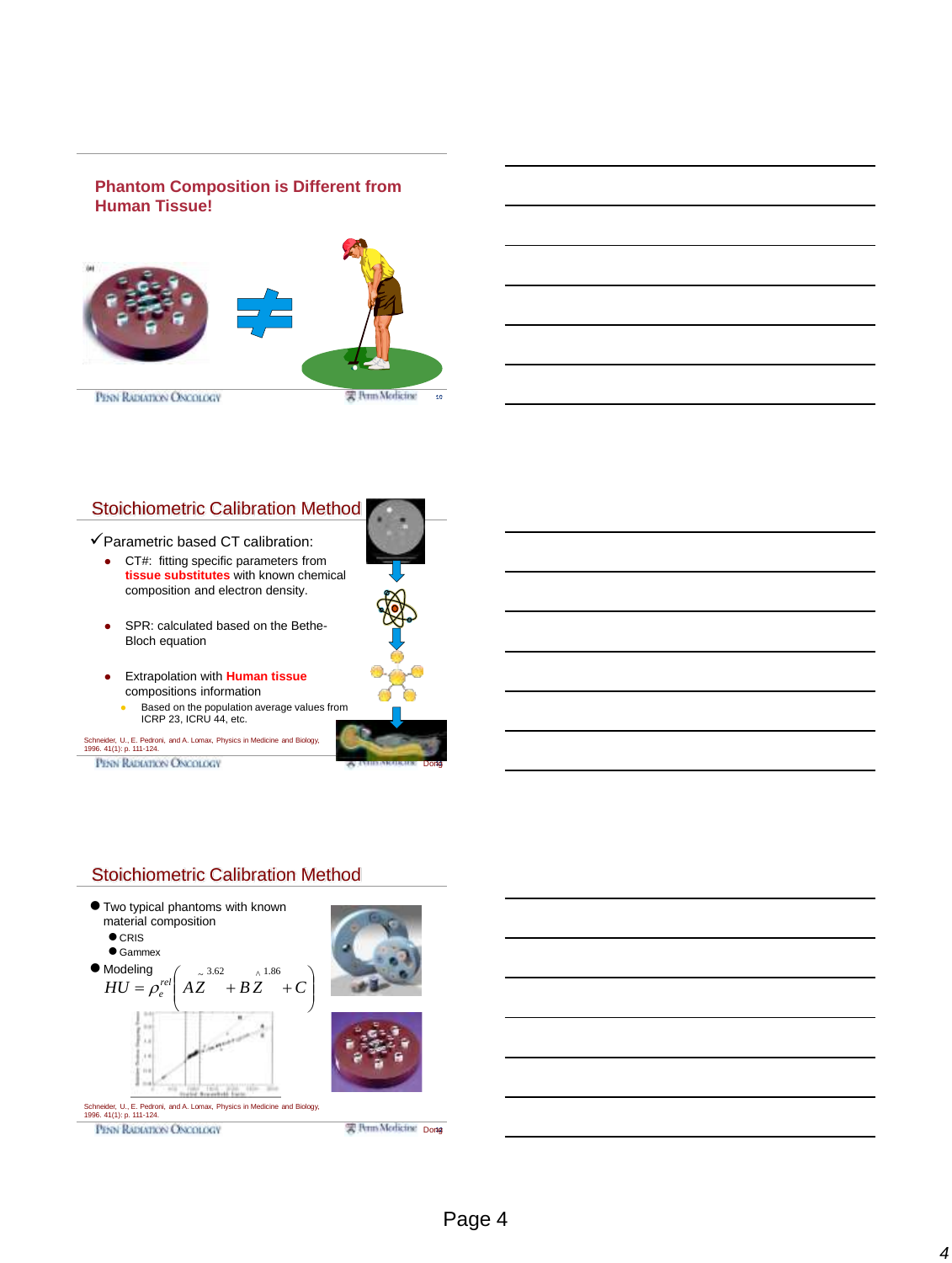#### **Additional Considerations**

- **Patient Size Issue**
	- **Acquire phantom calibration in both head phantom and body phantom, and create an average table**
- **Peer Review**
	- **Similar CT models at other proton therapy centers**
- **Special material table**
	- Known materials and their SPRs
	- Dealing with metal artifacts
- **Documentation of CT recon parameters**
- **Metal artifact reduction algorithm**

PERN RABIATION ONCOLOGY

实 Perm Modicine 13



# **Develop Site-Specific Guidelines Simulation procedure** • Immobilization • Imaging requests **Treatment planning** • Prescription and normal tissue tolerances • Body contour (including treatment couch) • Density override policy • Planning techniques (class solution, beam angle selection) • SFO or MFO guideline • Plan report etc. **(Clinical Protocol Development)**

PENN RADIATION ONCOLOGY

需 Perm Modicine 15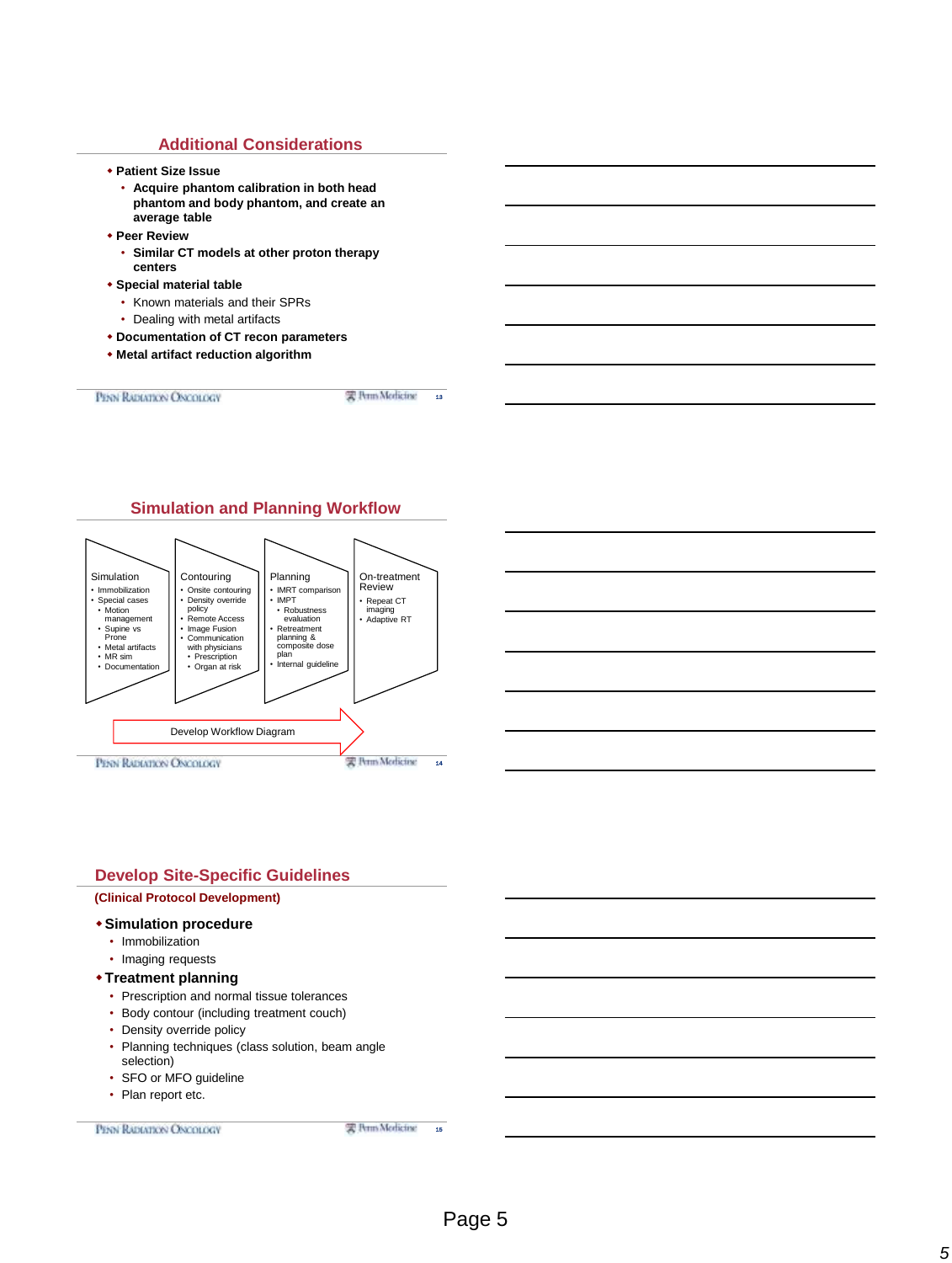## **PBS Commissioning Measurements**

#### **Measurements**

- Pencil beam IDD in water (all energies)
- Pencil beam in-air fluence profiles at a few distances (at least three)
- Normalization factor (output) at a fixed depth (all energies)
- Pencil beam in-air **profile** at a few distances for each range shifter

PERN RADIATION ONCOLOGY

实 Perm Modicine

16

#### **Essential Equipment for Commissioning PBS**



### **The First Week!**

#### **Evaluate measurement equipment**

- **Assess key commissioning measurements**
	- electrometer and ion chamber evaluation (leakage, linearity, end-effect, ion collection efficiency, etc.)
	- dose calibration – Challenging issues with high dose rate pencil beam
	- water tank and scanning hardware and software tests
	- detector tests for measuring beam profiles
	- gantry angle dependence (to ensure that measurement can be done, and measurements at one gantry angle would be adequate)
	- availability of accessories and other functions of the treatment unit

PENN RADIATION ONCOLOGY

雲 Perm Modicine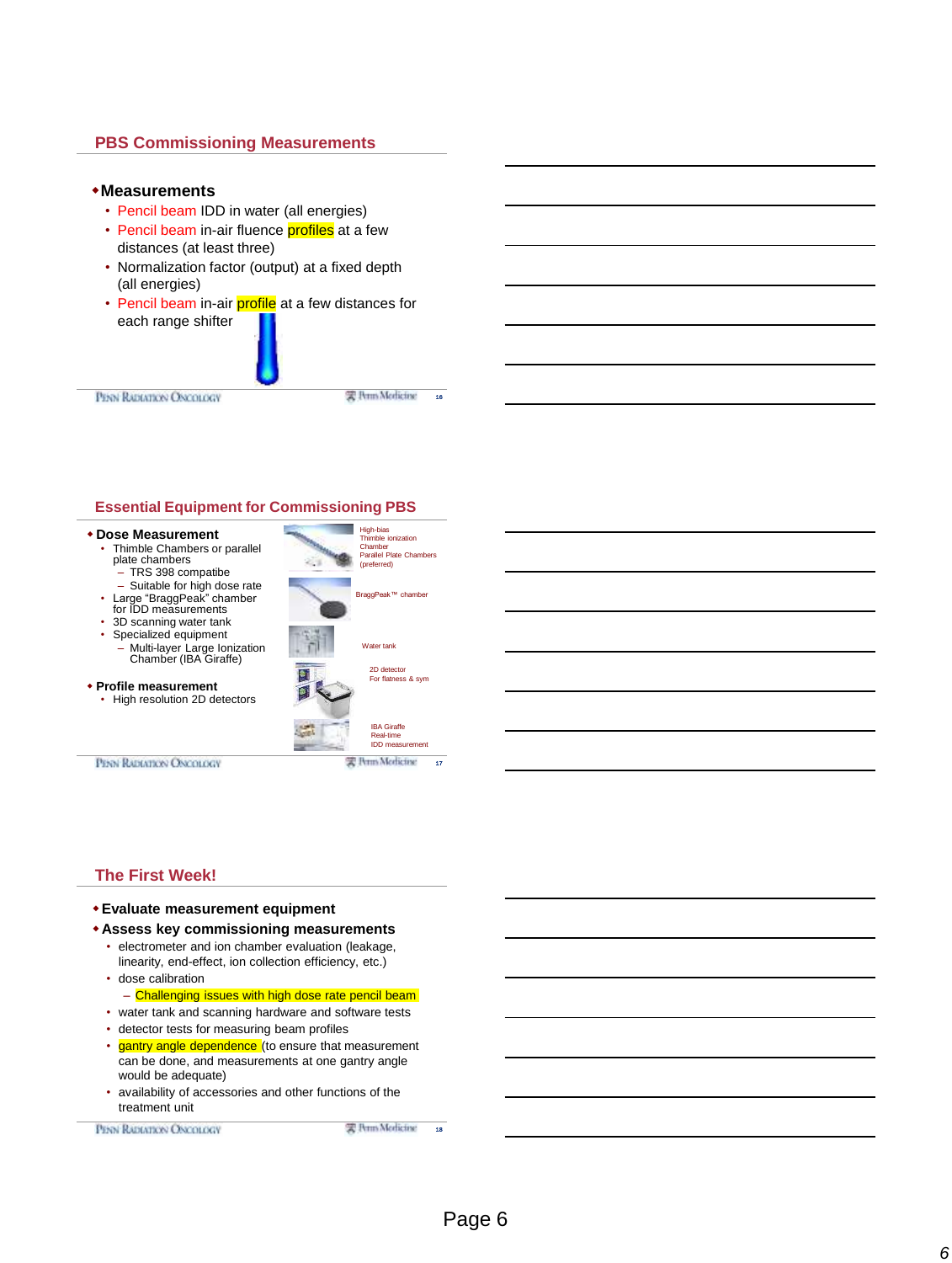# **PBS Dose Calibration**

#### **IAEA TRS 398**

# PENN RADIATION ONCOLOGY 爱 Penn Medicine

## **IAEA TRS 398**

 **Establish the relationship between dose at reference condition to charge collected in the monitor chamber in the nozzle**

$$
\cdot
$$
 Does / MU

$$
D_{w,Q}=M_Q\,N_{D,w,Q_\alpha}\,k_{Q,Q_\alpha}
$$

- D\_w,Q is the dose to water (Gy)
- M\_Q is the corrected measurement (C)
- N\_Dwq0 is ADCL calibration factor (Gy/C)
- K\_QQo is chamber specific factor (unit less)

PENN RADIATION ONCOLOGY







# **Making a Spread-Out Bragg Peak (SOBP)**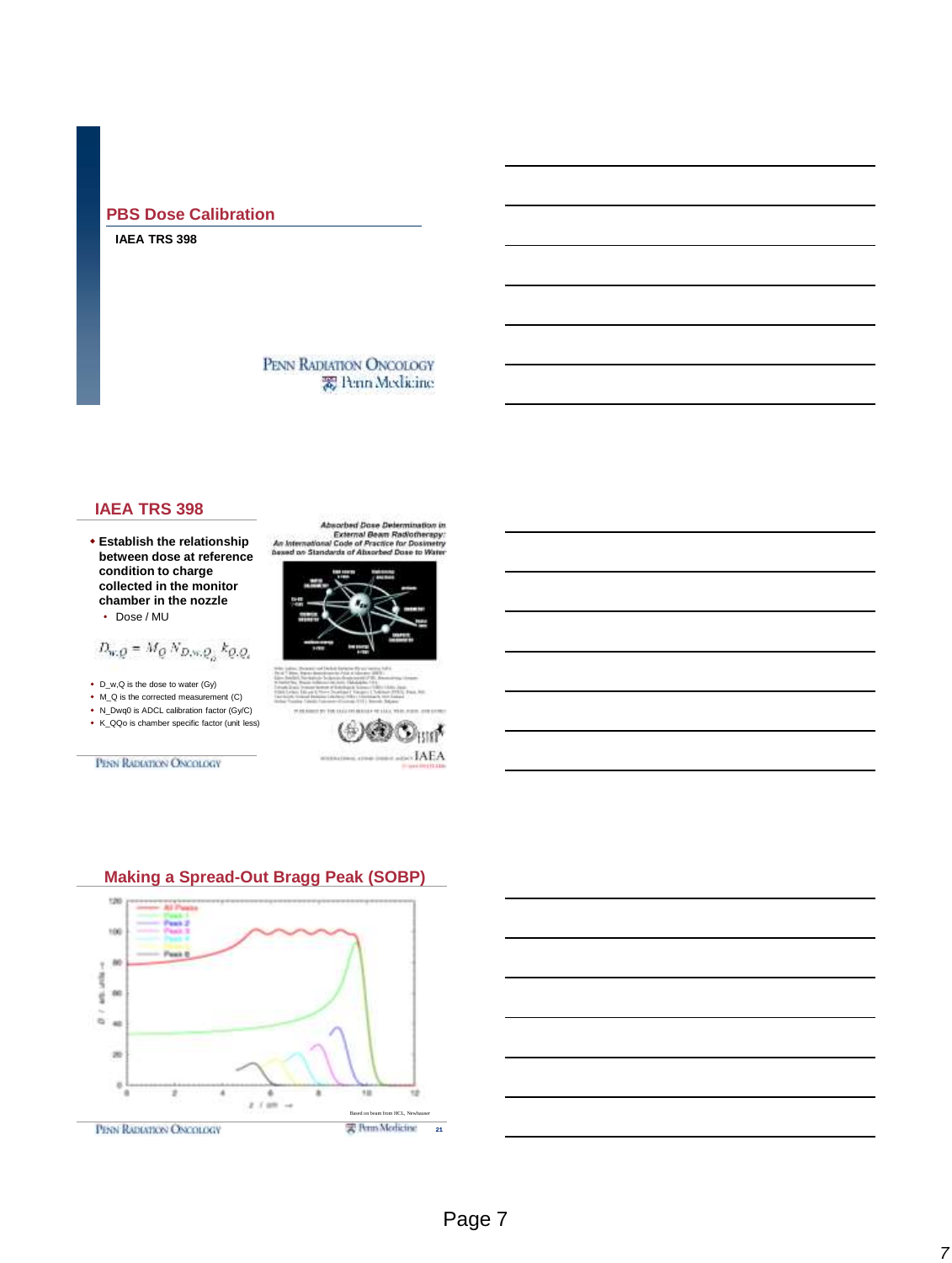



**Making a Spread-Out Bragg Peak**









- **Combines many corrections into one factor that is looked up in TRS 398 based on beam quality (Rres)**
- **Very stable number with Rres > 5cm (ie, 8cm+ SOBP)**



雲 Perm Medicine

PENN RADIATION ONCOLOGY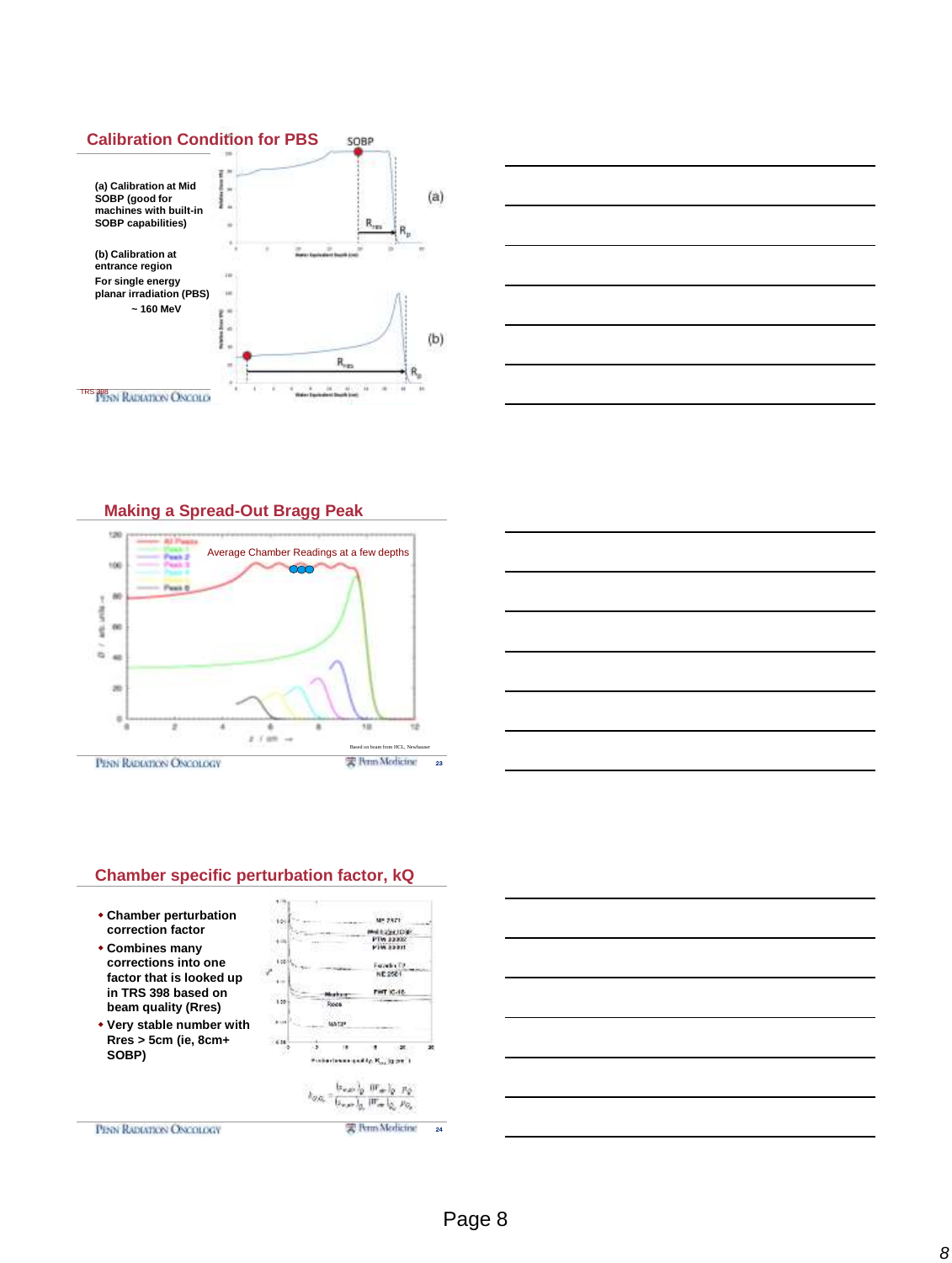#### **Chamber Selection**





#### **PBS Calibration Pattern**



PENN RADIATION ONCOLOGY

雲 Perm Medicine

### **PBS Calibration Pattern**

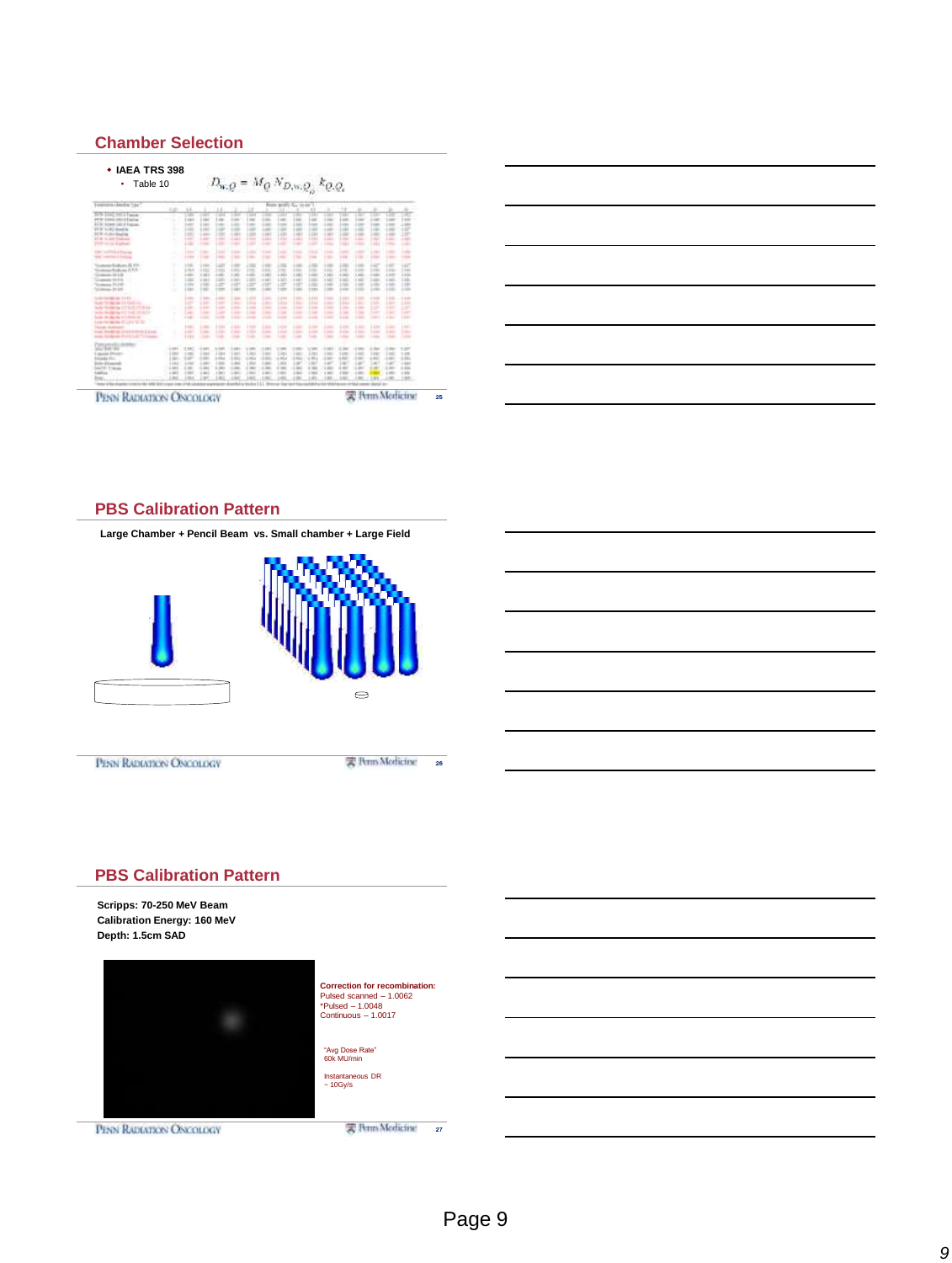#### **Pion**

- **Corrects for recombination of ions in chamber. In other words, ions that are created but not collected.**
- **Two voltage technique with V1 and V2 differing by at least factor of 2.**
- **Our beam is pulsed scanned (pulsed for the chamber-eye-view)**
- **Generally this correction is less than 1%, but it is recommended to be less than 3%.** Long form for pulsed or pulsed scanned: Simplified version:  $\label{eq:2.1} \hat{P}_i = \sigma_i + \sigma_i \left[ \frac{M_i}{M_i} + \sigma_i \left[ \frac{M_i}{M_i} \right] \right]$  $k_{\rm s} \!=\! 1 \!=\! \frac{M_{\rm h}}{V_{\rm h}}$

| . .<br>$- - - - - - -$<br>w |   |  |  |        |  |
|-----------------------------|---|--|--|--------|--|
|                             |   |  |  |        |  |
|                             |   |  |  |        |  |
|                             |   |  |  |        |  |
|                             |   |  |  |        |  |
|                             |   |  |  |        |  |
|                             |   |  |  |        |  |
|                             | × |  |  | $\sim$ |  |

PENN RADIATION OF



# **If you calibrate cGy/MU correctly, you are still 10% off!**

PENN RADIATION ONCOLOGY

实 Perm Modicine 29

# **Dose Unit in TPS: Gy(RBE)**



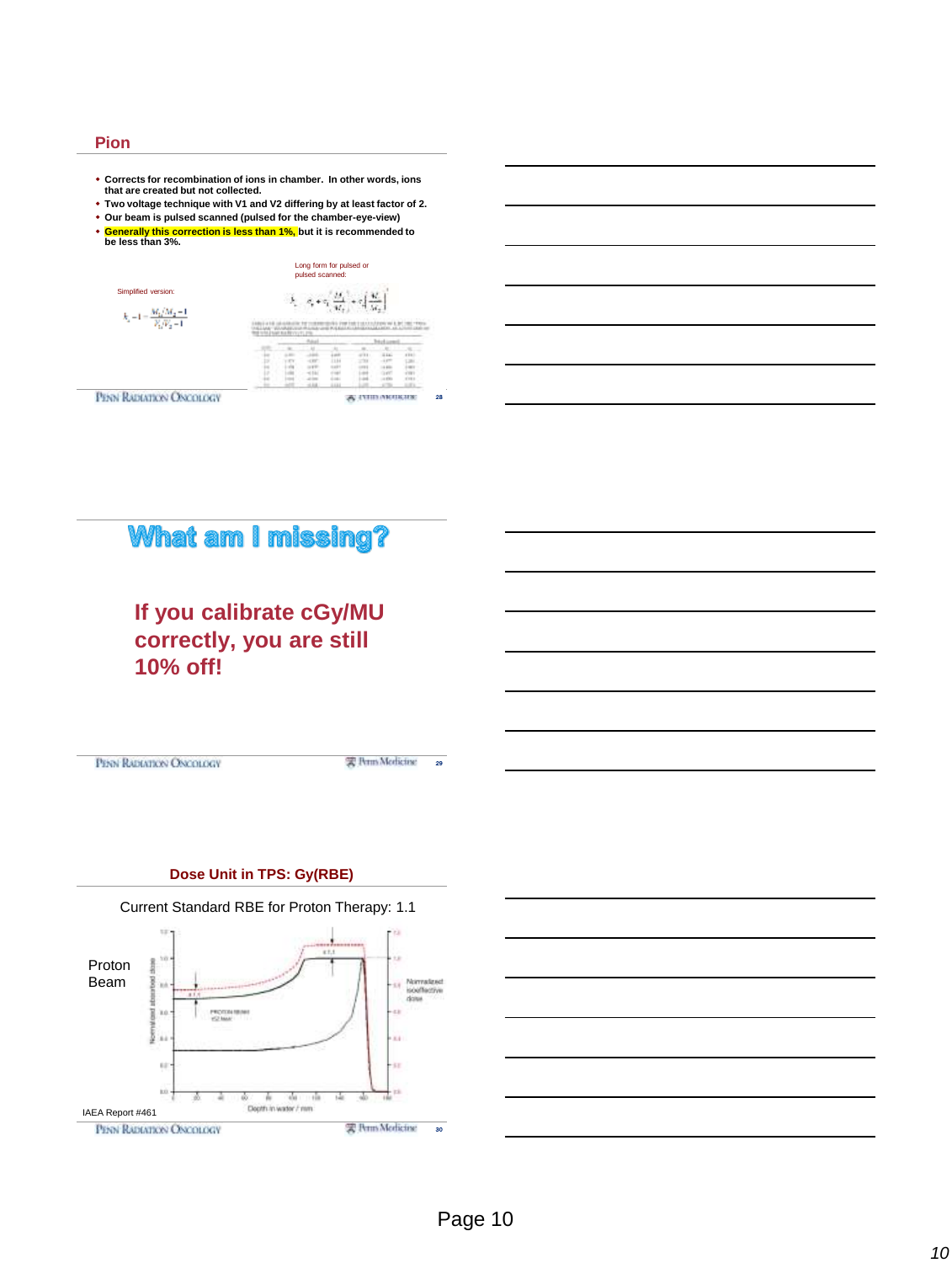#### **Peer Review**

31 **External review by a physicist** • Bring independent chamber and electrometer **IROC TLD measurements (at center of SOBP)** • TR4: 1.00 • TR3: 0.99 • TR2: 1.00 ACR-AAPM TECHNICAL STANDARD FOR THE PERFORMANCE OF PROTON BEAM RADIATION THERAPY THE PERFORMANCE OF PROTON BEAM RADIATION THERAPY THE MEDICAL STANDARD FOR THE PERFORMANCE OF PROTON BEAM RADIATION THERAPY

# **TPS Algorithm Commissioning**

**See Dr. Zhu's presentation**

PENN RADIATION ONCOLOGY

雲 Perm Modicine az

#### Validation Plans for TPS Commissioning and Parameter Tuning

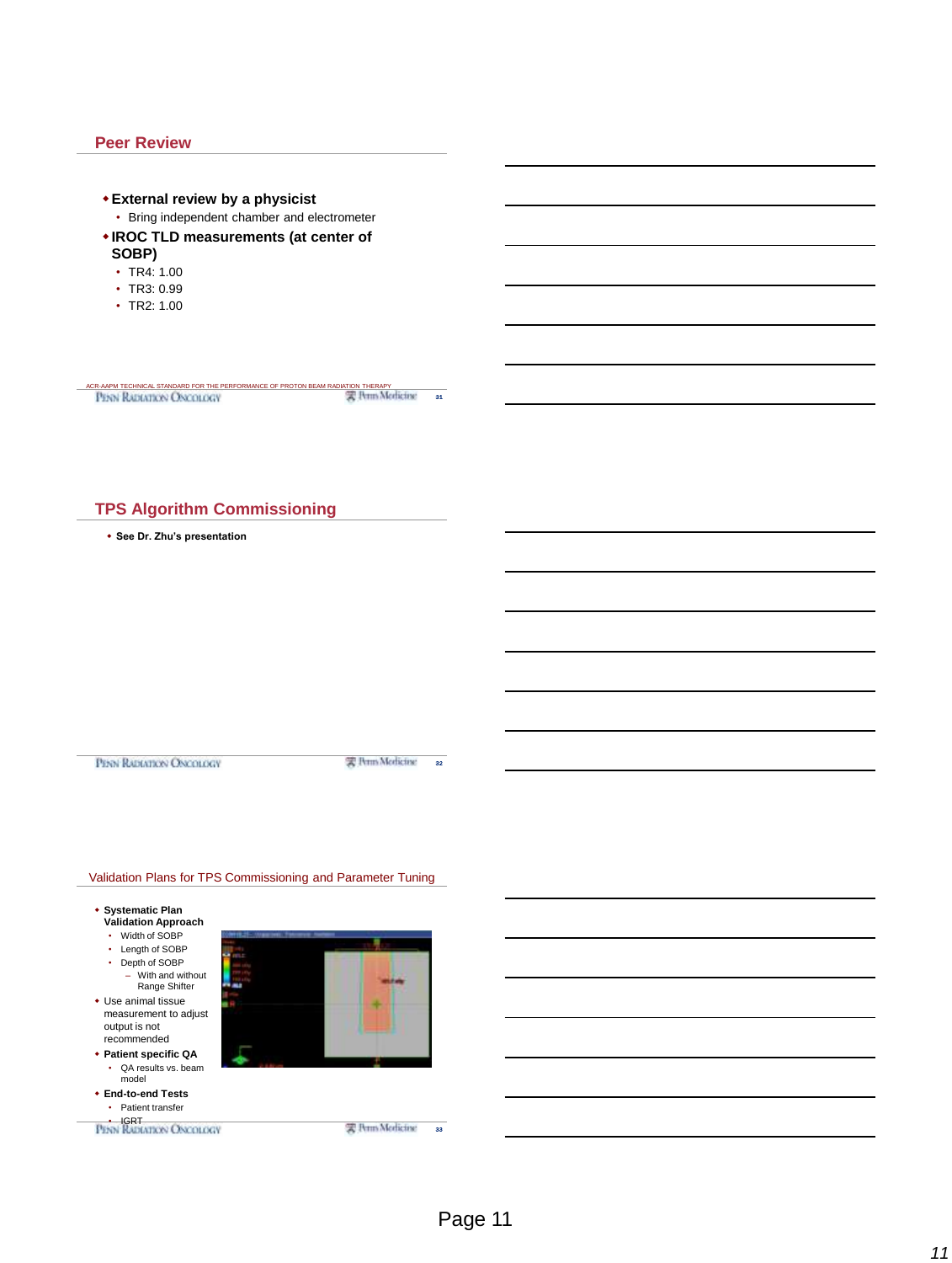# **Patient QA Comparison**

#### **IMRT IMPT** • Composite point dose • Point dose in water or in measurement in phantom (ion chamber) phantom (ion chamber) measured **field by field** • 2D dose in phantom (2D • Fluence map (film; portal imaging device, 2D detector) detector) • Analysis: similar • Analysis: absolute dose difference; gamma • **Range validation in water** PENN RADIATION ONCOLOGY 实 Perm Modicine 34

### **2D Array Measurement**



# **Compare QA results at nearby depths**

**A range error was discovered for a new 2-cm range shifter**



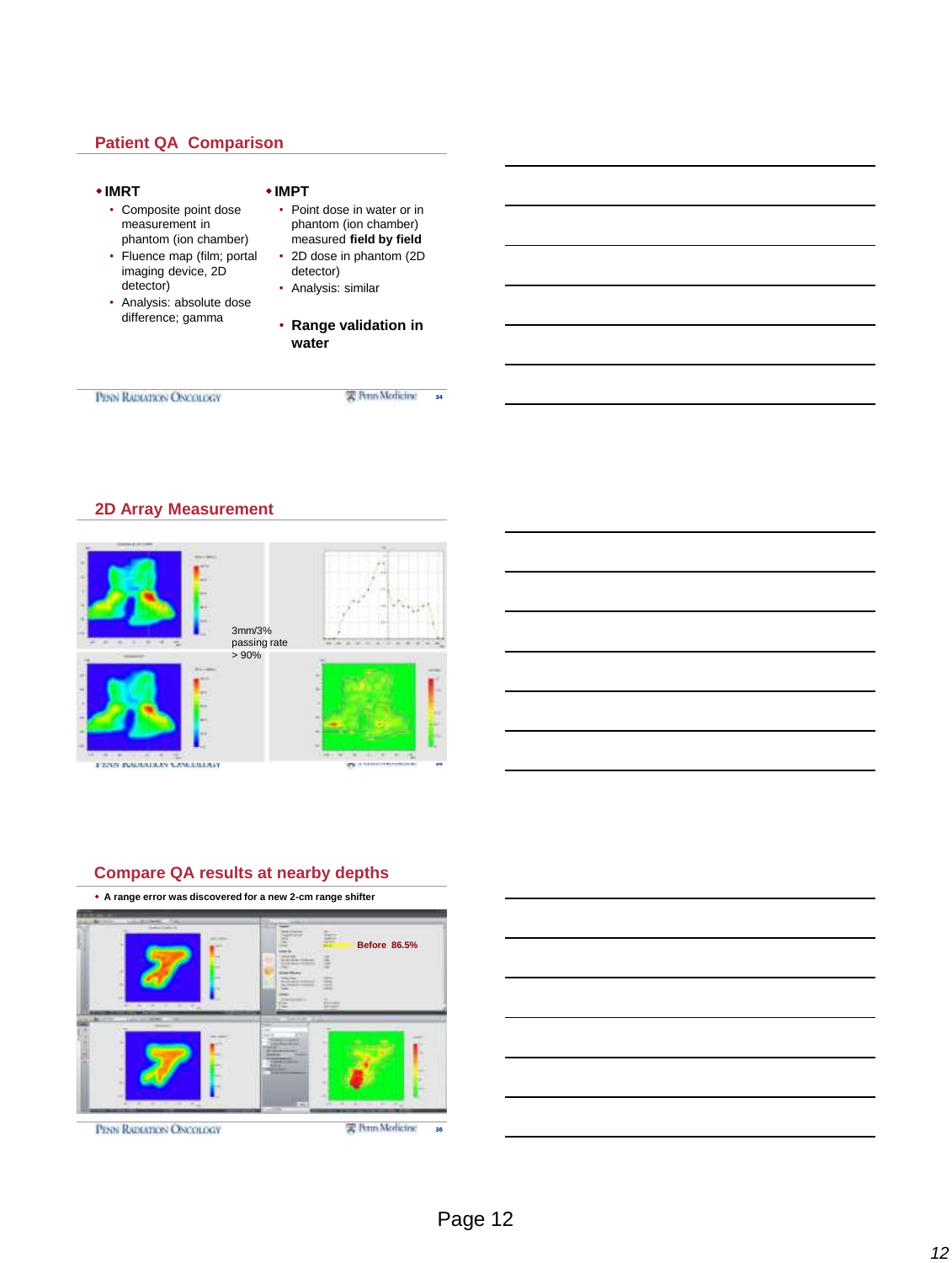# **Compare QA results at nearby depths**

| • A range error was discovered for a new 2-cm range shifter                                                                           |                                                                                                                            |
|---------------------------------------------------------------------------------------------------------------------------------------|----------------------------------------------------------------------------------------------------------------------------|
| -<br><b>Service</b><br>$\frac{1}{2} \left( \frac{1}{2} \right) \left( \frac{1}{2} \right) \left( \frac{1}{2} \right)$<br><b>STORE</b> | --<br><b>Before 99.3%</b><br><b><i><u>ALLEN 24</u></i></b><br><b><i><u>ALCOHOL: NOR</u></i></b><br>-<br><b>COLEMAN</b><br> |
| pl. 14 .- 14. 14. 14. 15.                                                                                                             | - -<br>-<br>٠<br>٠<br>٠<br><b>The Company's Company's</b><br>÷<br>$\sim$                                                   |
| PENN RADIATION ONCOLOGY                                                                                                               | 实 Perm Modicine<br>37                                                                                                      |



**Develop a QA program**

PENN RADIATION ONCOLOGY

雲 Perm Modicine 38



PENN RADIATION ONCOLOGY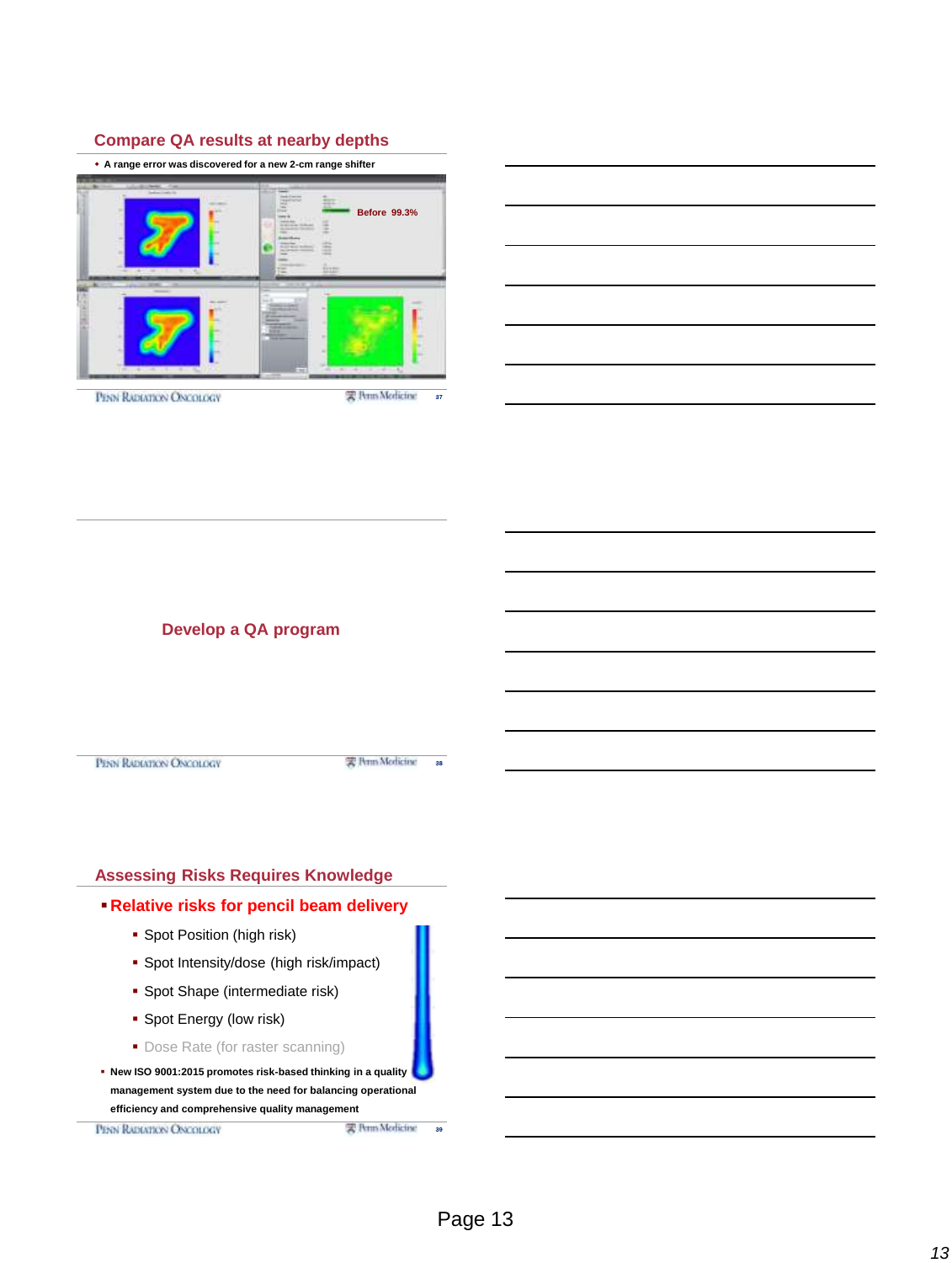# **Machine QA Philosophy**

- **Deciding what not to do are perhaps more important**
- **PBS (Spot Scanning vs. Raster Scanning)**
	- Spot intensity (dose/MU)
	- Spot position
	- Spot energy
	- Spot shape/size
	- Dose Rate Stability?
	- Gantry dependence
	- Off-axis accuracy
	- Imaging & beam coincidence

**Creating Machine QA Baselines**

**Timing to create monthly and** 

• During commissioning when TPS

• Verify the machine is in the same condition as your TPS predicts

**daily QA baselines**

is finalized **Machine QA design**

• Risk-based

• Robotic couch

PENN RADIATION ONCOLOGY

<sup>2</sup> Perm Merlicine <sub>Dong/S</sub>A4

41

实 Perm Modicine 40

PENN RADIATION ONCOLOGY

# Scripps

• End-to-end test run by therapists in the morning

- QA Phantom
- Imaging the block to verify: – Laser
	- couch position
- Dose pattern
	- Uniform spot pattern – 4 electron chambers to
	- measure energy (~1mm resolution)
	- Central chamber for output
	- It can detect beam shape changes to some degrees



Daily QA

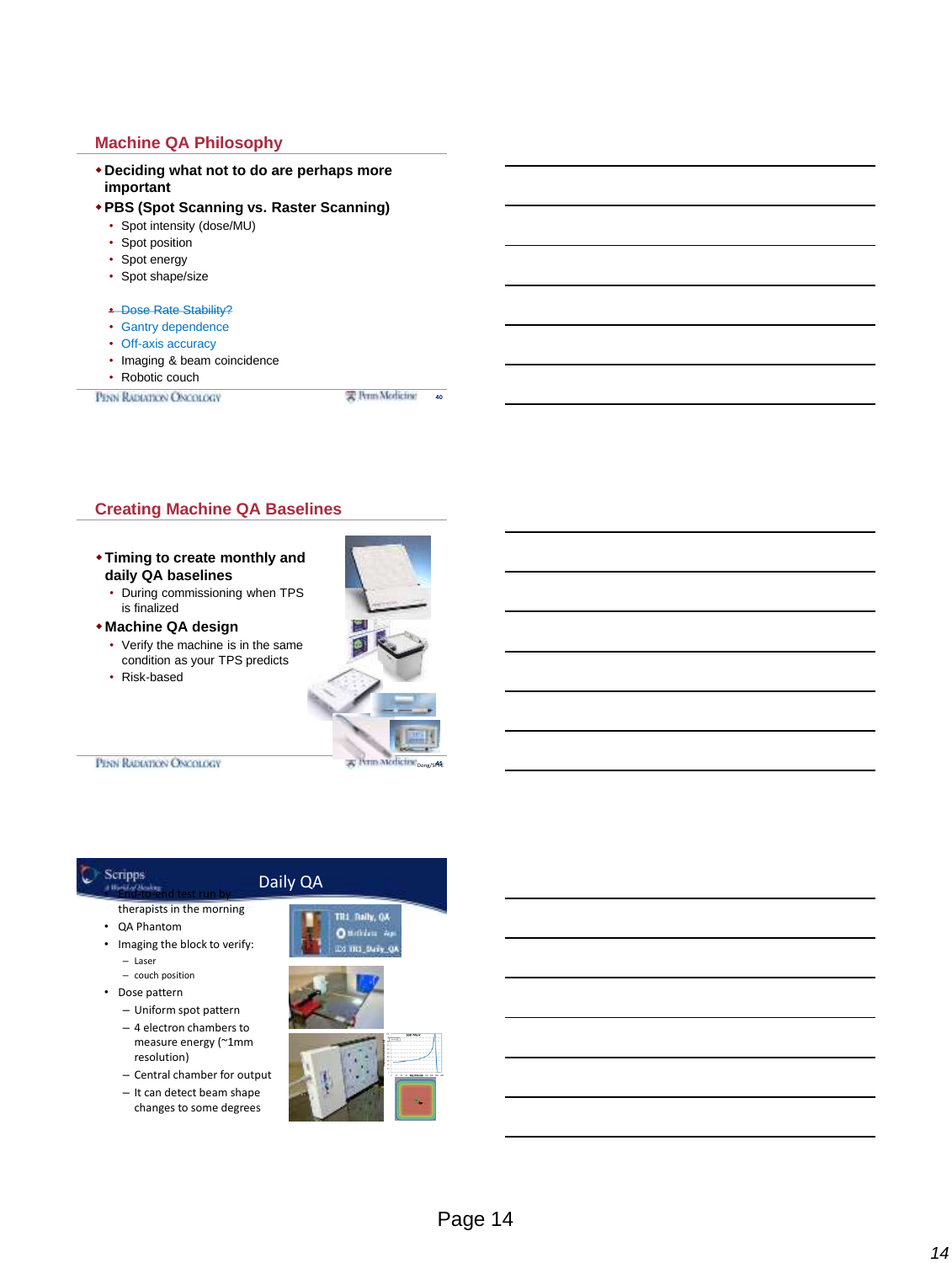# Monthly QA

#### **Output measurement**

- Repeat at machine calibration condition
	- Parallel plate chamber
	- Depth: 1.5 cm
	- Single layer
	- 160 MeV

 $\blacktriangleright$  Scripps 44

- Spot spacing 2.5mm
- Electrometer bias -400v



# Scripps

# Monthly QA

#### **Energy Check**

- Two-depth Technique – Ratio of ion chamber readings
	- Base: 1.5cm build-up – Deeper depth: 16.5cm
- build-up
- Alternative
	- IBA Giraffe™ (stacked parallel plate chambers with 2mm resolution)



|  |  | 160 Mev |  |  |
|--|--|---------|--|--|
|  |  |         |  |  |
|  |  |         |  |  |
|  |  |         |  |  |
|  |  |         |  |  |
|  |  |         |  |  |
|  |  |         |  |  |
|  |  |         |  |  |
|  |  |         |  |  |
|  |  |         |  |  |

# Scripps<br> *C* Scripps

# Monthly QA

#### **Spot Position Accuracy across the field**

- Coarse Pattern
	- Geometric distortion
	- FWHM in all positions • Shape of spots

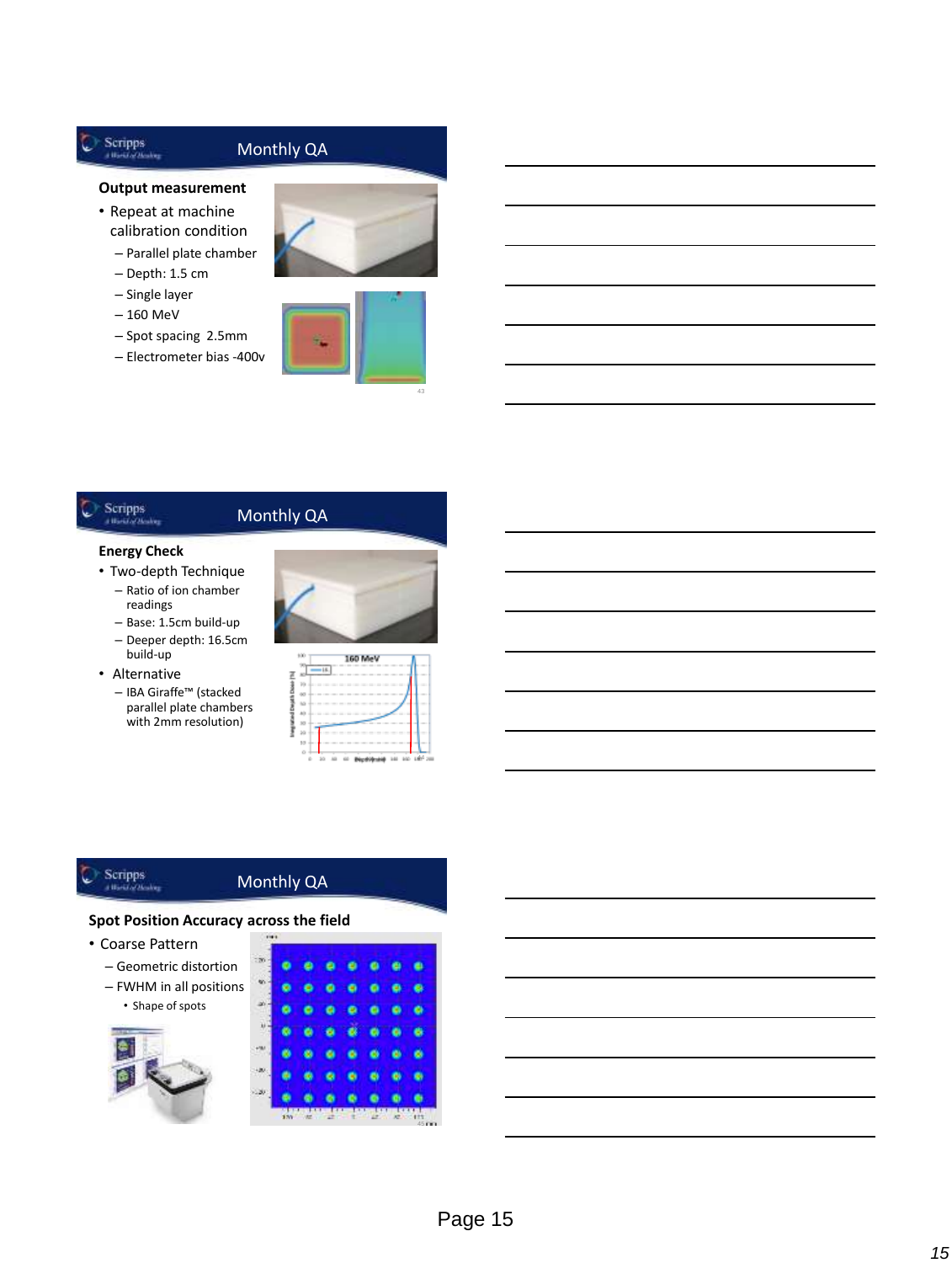